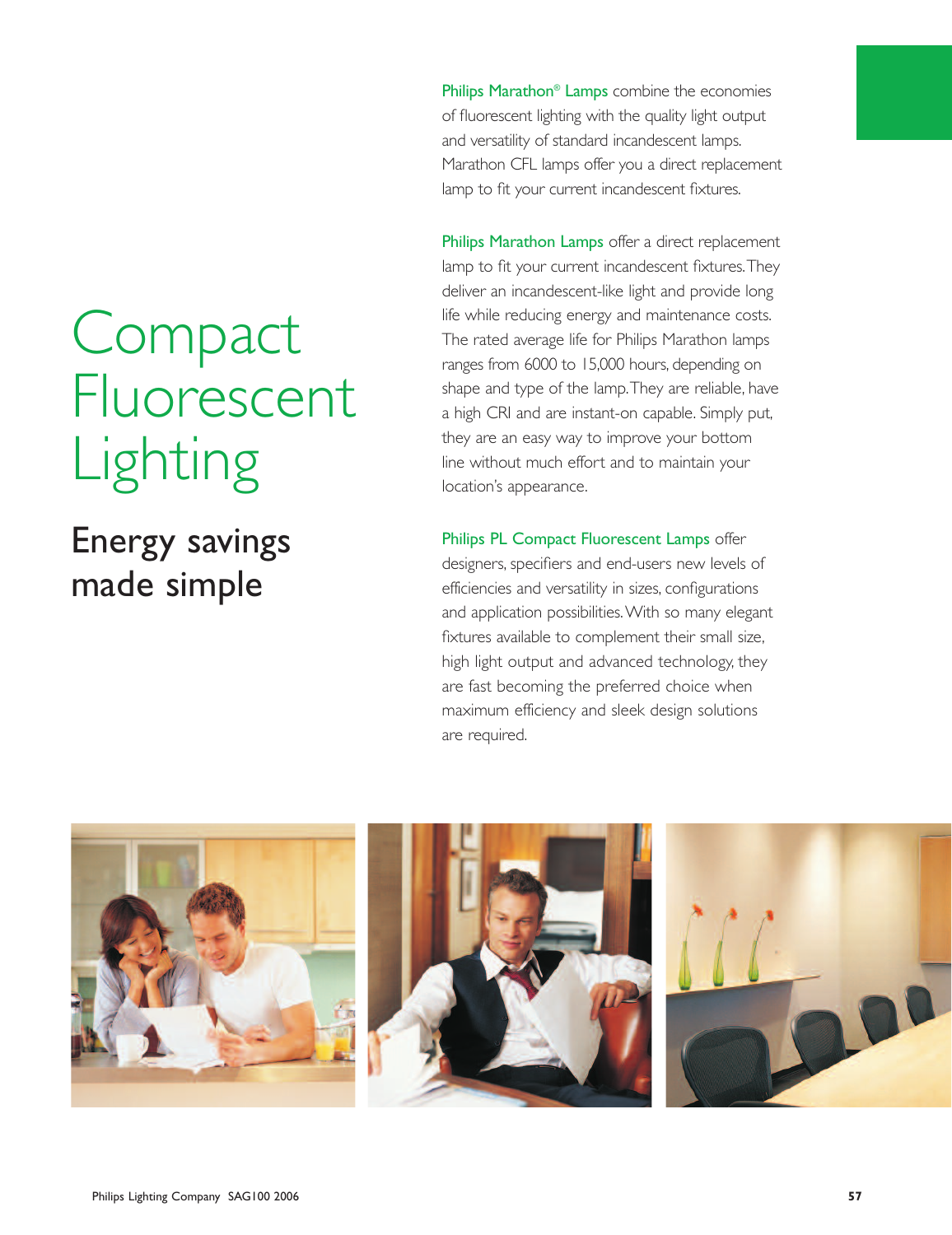

PL-H® . . . . . . . . . . . . . . . . . . . . . . . . . . . . . . . . . . . . . . 62

PL-S Short . . . . . . . . . . . . . . . . . . . . . . . . . . . . . . . . . . 62

PL-C Cluster 2-Pin and 15mm Tube Diameter . . . . . 62

PL-C Cluster 4-Pin Electronic Operation . . . . . . . . . 63

PL-L Long. . . . . . . . . . . . . . . . . . . . . . . . . . . . . . . . . . . 63

PL-T Triple 4-Pin . . . . . . . . . . . . . . . . . . . . . . . . . . . . . 63

Base Types and Bulb Shapes . . . . . . . . . . . . . . . . . . . . 64

Footnotes . . . . . . . . . . . . . . . . . . . . . . . . . . . . . . . . . . 87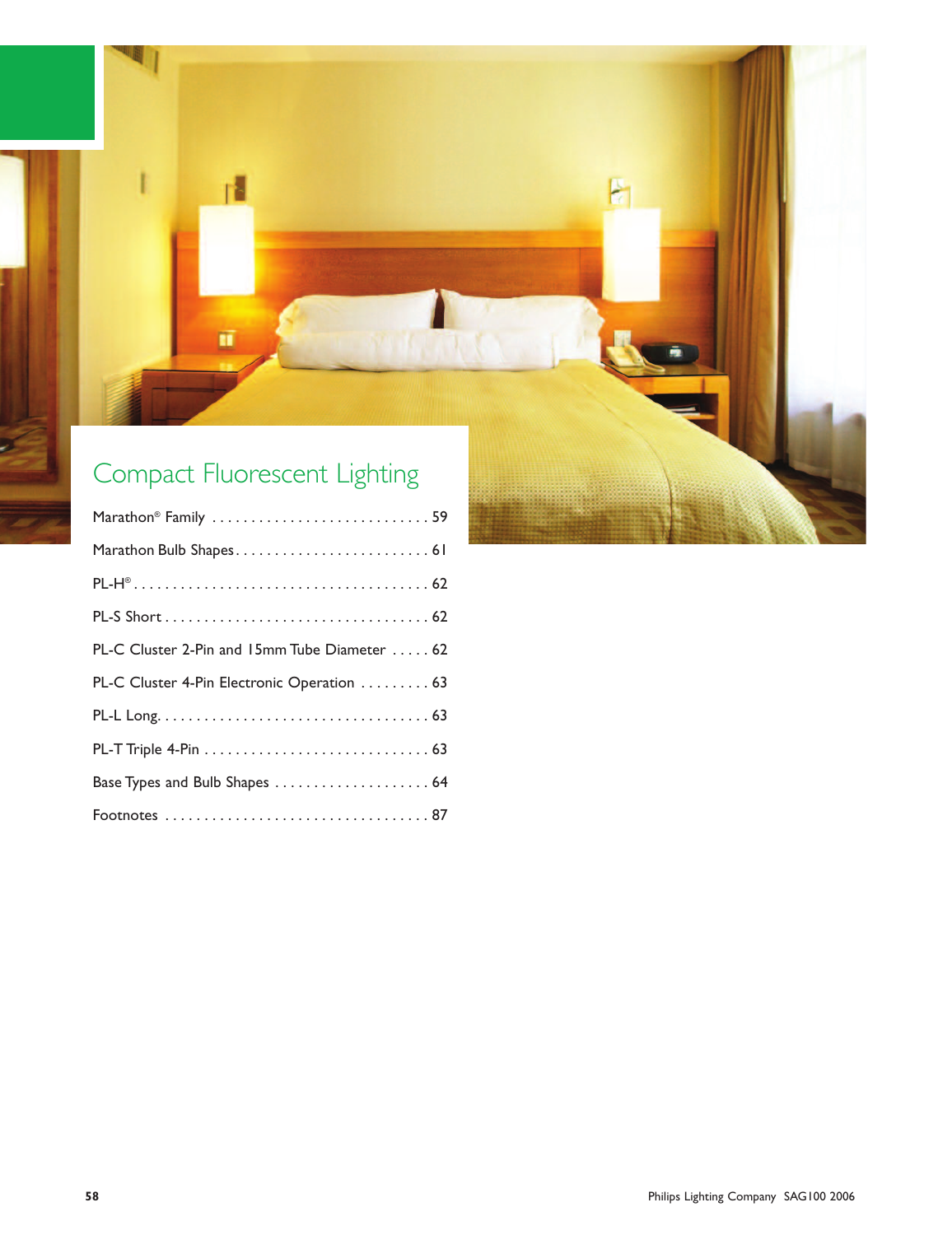### Marathon®

# Philips Marathon® Compact Fluorescent Lamps

Reliability: Did you know that Philips has been making CFLs for over 20 years in the US? While the product has gone through many evolutions, one thing has remained constant. Our reliability.

Energy Savings: Depending on the incandescent lamp you are replacing, you can achieve significant savings over the life of the lamp.

ALTO® Lamp Technology: Many Marathon lamps use the ALTO® Lamp Technology, which reduces the amount of mercury in a lamp without compromising performance.

ENERGY STAR®: By choosing an ENERGY STAR® QUALIFIED Philips Marathon lamp, you will be doing your part in helping to promote energy efficiency.



| Watts           | <b>Bulb</b>                         | <b>Base</b> | Product     | Symbols,<br>Number Footnotes Code | Ordering                              | Pkg. | <b>Oty.</b> Description               | <b>MOL</b><br>$(\ln)$         | Avg.<br>Hrs. Life<br>(230) | Approx.<br>Initial $(231)$<br>Lumens | <b>CRI</b> |             |
|-----------------|-------------------------------------|-------------|-------------|-----------------------------------|---------------------------------------|------|---------------------------------------|-------------------------------|----------------------------|--------------------------------------|------------|-------------|
|                 | Marathon® Mini-Decorative Twister - |             |             |                                   |                                       |      |                                       |                               |                            |                                      |            |             |
| 5               | EL/mdT                              | Med.        | 14792-6     |                                   | Mini-Deco Twister EL/mdT 5            | 6    | Small, Decorative Shape (228)         | $\overline{4}$                | 8000                       | 250                                  | 82         |             |
| 9               | EL/mdT                              | Med.        | 14793-4     |                                   | Mini-Deco Twister EL/mdT 9            | 6    | Small, Decorative Shape (228)         | $4\frac{1}{4}$                | 8000                       | 550                                  | 82         |             |
| Ш               | EL/mdT                              | Med.        | 13804-0     |                                   | Mini-Deco Twister EL/mdT 11           | 6    | Small, Decorative Shape (228)         | $4\%$                         | 8000                       | 675                                  | 82         |             |
|                 |                                     |             | $13991 - 5$ |                                   | Mini-Deco Twister BC-EL/mdT           | 6    | Small, Decorative Shape/Blister (228) | $4\frac{9}{16}$               | 8000                       | 675                                  | 82         |             |
| 13              | EL/mdT                              | Med.        | 14786-8     |                                   | Mini-Deco Twister EL/mdT 13 4100K 6   |      | Small, Decorative Shape (228)         | $4\frac{1}{4}$                | 10,000                     | 900                                  | 82         |             |
|                 |                                     |             | 14787-6     |                                   | Mini-Deco Twister EL/mdT 13 5000K 6   |      | Small, Decorative Shape (228)         | $4\frac{1}{4}$                | 10,000                     | 900                                  | 82         |             |
| 15              | EL/mdT                              | Med.        | 13363-7     |                                   | Mini-Deco Twister BC-EL/mdT 15        | 6    | Small, Decorative Shape/Blister (228) | $5\frac{7}{64}$               | 10,000                     | 900                                  | 82         | <b>NEW!</b> |
|                 |                                     |             | $ 358 -4$   | $$ \blacksquare$                  | Mini-Deco Twister EL/mdT 15           | 6    | Small. Decorative Shape (228)         | $5\frac{7}{64}$               | 10,000                     | 900                                  | 82         |             |
| 20              | EL/mdT                              | Med.        | 13805-7     | $S =$                             | Mini-Deco Twister EL/mdT 20           | 6    | Small, Decorative Shape (228)         | 5%                            | 10,000                     | 1250                                 | 82         |             |
|                 |                                     |             | $13713 - 3$ | $$ \blacksquare$                  | Mini-Deco Twister BC-EL/mdT 20        | 6    | Small, Decorative Shape/Blister (228) | $5\frac{5}{16}$               | 10,000                     | 250                                  | 82         |             |
| $\overline{27}$ | EL/mdT                              | Med.        | $13715 - 8$ | $$ \blacksquare$                  | <b>Mini-Deco Twister EL/mdT 27</b>    | 6    | Small, Decorative Shape (228)         | 5 %                           | 10.000                     | 1750                                 | 82         |             |
|                 |                                     |             | 13946-9     | $$ \blacksquare$                  | Mini-Deco Twister BC-EL/mdT 27        | 6    | Small, Decorative Shape/Blister (228) | 5%                            | 10.000                     | 1750                                 | 82         |             |
|                 |                                     |             | 14788-4     |                                   | Mini-Deco Twister EL/mdT 27 4100K 6   |      | Small, Decorative Shape (228)         | 5 <sup>3</sup> / <sub>4</sub> | 10,000                     | 1850                                 | 82         |             |
|                 |                                     |             | 4789-2      |                                   | Mini-Deco Twister EL/mdT 27 5000K 6   |      | Small, Decorative Shape (228)         | 5 <sup>3</sup> / <sub>4</sub> | 10,000                     | 1850                                 | 82         |             |
|                 | -Marathon <sup>®</sup> Twister      |             |             |                                   |                                       |      |                                       |                               |                            |                                      |            |             |
| 42              | EL/DT                               | Med.        | 13948-5     |                                   | <b>Decorative Twister EL/dT 42</b>    | 6    | High Light Output (228)               | $7\frac{3}{2}$                | 8000                       | 2600                                 | 82         |             |
|                 |                                     |             | 13947-7     |                                   | <b>Decorative Twister BC-EL/dT 42</b> | 6    | High Light Output/Blister (228)       | 7 <sup>3</sup>                | 8000                       | 2600                                 | 82         | NEW!        |
|                 | Marathon® Universal                 |             |             |                                   |                                       |      |                                       |                               |                            |                                      |            |             |
| $\overline{14}$ | <b>SLS</b>                          | Med.        | $4691 - 0$  |                                   | <b>Universal SLS 14 ALTO</b>          | 6    | Super Long Life (216)                 | $4\frac{15}{6}$               | 12,000                     | 860                                  | 82         |             |
| 20              | SLS                                 | Med         | 3077-3      |                                   | <b>Universal SLS 20 ALTO</b>          | 6    | Super Long Life (216)                 | 5%                            | 15,000                     | 200                                  | 82         | <b>NEW!</b> |
| 25              | <b>SLS</b>                          | Med.        | 13574-9     |                                   | <b>Universal SLS 25 ALTO</b>          | 6    | Super Long Life (216)                 | $6\frac{3}{6}$                | 15,000                     | 750                                  | 82         |             |
|                 | Marathon <sup>®</sup> Vanity Globe  |             |             |                                   |                                       |      |                                       |                               |                            |                                      |            |             |
| 12              | EL/A G25                            | Med.        | $14413-9$   | $$ \blacksquare$                  | Vanity Globe BC-EL/AI G25 12 ALTO 6   |      | G25 Globe/Blister (216, 228)          | $4\frac{19}{22}$              | 8000                       | 525                                  | 82         |             |
|                 | -Marathon® Décor Globe              |             |             |                                   |                                       |      |                                       |                               |                            |                                      |            |             |

|    | ---------- |      |                                |       |                 |      |                  |    |  |
|----|------------|------|--------------------------------|-------|-----------------|------|------------------|----|--|
|    | Mea        | 14.4 | Décor Globe EL/AI 16W G30 ALTO | 778.  | $\frac{23}{22}$ | 800C | 750<br>JU        | 82 |  |
| 20 | Med        |      | Décor Globe EL/AI 20W G40      | ∍l∩he |                 | 800C | $\overline{100}$ | 82 |  |
|    |            |      |                                |       |                 |      |                  |    |  |

For the most current product information, go to the e-catalog on www.philips.com

Compact Fluorescent symbols and footnotes located on page 87

This product utilizes ALTO<sup>®</sup> Lamp Technology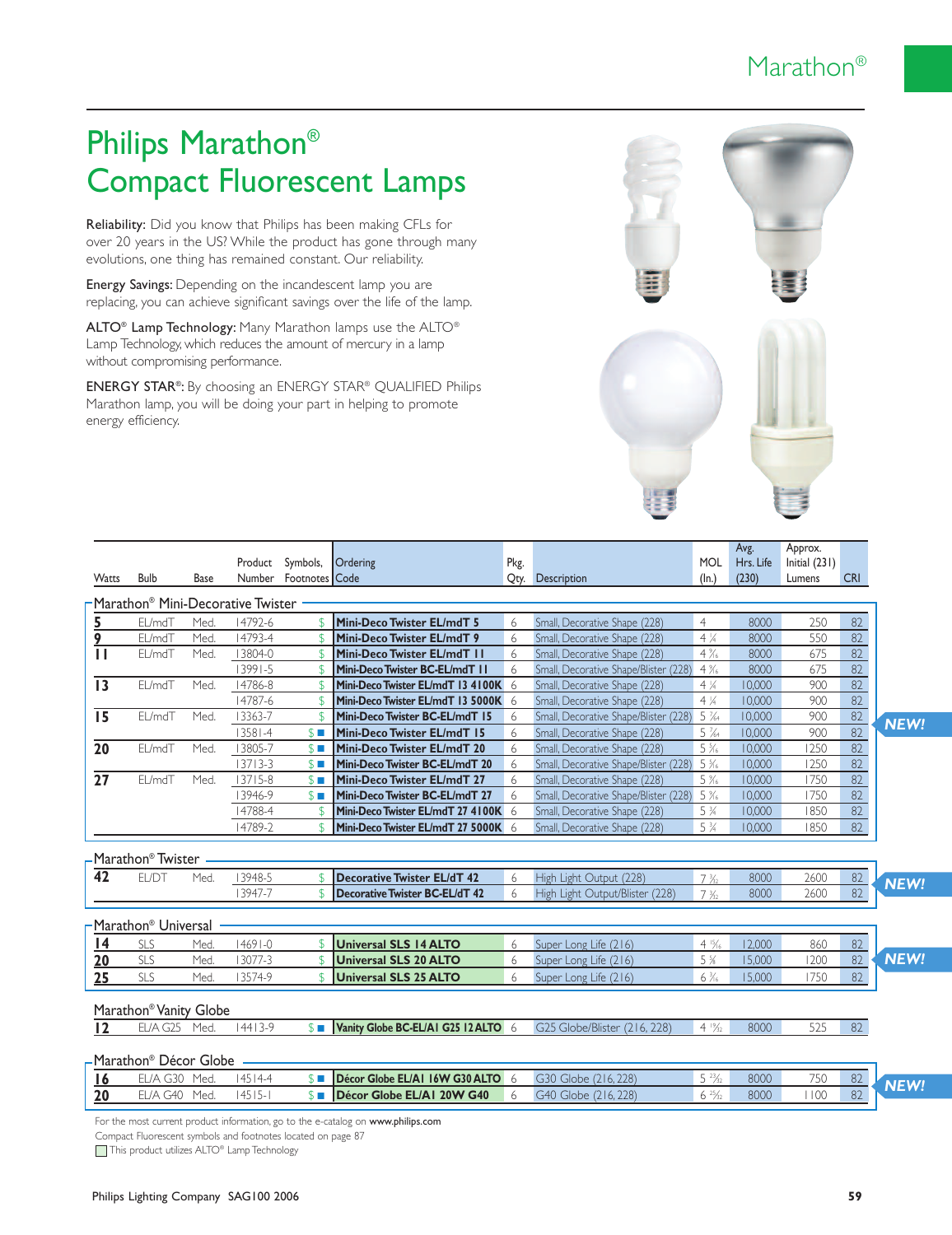### Marathon®

|              |             |      |         |                |                 |      |                    |             | Avg.      | Approx.       |            |
|--------------|-------------|------|---------|----------------|-----------------|------|--------------------|-------------|-----------|---------------|------------|
|              |             |      | Product | Symbols.       | <b>Ordering</b> | Pkg. |                    | <b>MOL</b>  | Hrs. Life | Initial (231) |            |
| <b>Watts</b> | <b>Bulb</b> | Base | Number  | Footnotes Code |                 | Oty. | <b>Description</b> | $($ ln. $)$ | (230)     | Lumens        | <b>CRI</b> |

#### Marathon® Reflector Flood

| 12 | <b>EL/A R20</b><br>Med | 13942-8     | $S =$            | <b>Reflector Flood EL/A</b><br><b>R20 12 ALTO</b>      | 6              | R20 Reflector (216, 238)               | $4\frac{9}{16}$   | 8000 | 450 | 82 |
|----|------------------------|-------------|------------------|--------------------------------------------------------|----------------|----------------------------------------|-------------------|------|-----|----|
|    |                        | 13940-2     | $S =$            | <b>Reflector Flood BC-EL/A</b><br><b>R20 12 ALTO</b>   | 6              | R40 Reflector/Blister (216, 238)       | $4\frac{9}{16}$   | 8000 | 450 | 82 |
| 16 | EL/A R30<br>Med        | 13939-4     | $S \Box$         | <b>Reflector Flood EL/A</b><br><b>BR30 16 ALTO</b>     | 6              | BR30 Reflector (216, 238)              | $5\frac{13}{22}$  | 8000 | 630 | 82 |
|    |                        | 44          | $S \blacksquare$ | <b>Reflector Flood BC-EL/A</b><br><b>BR30 16 ALTO</b>  | 5              | R30 Reflector/Blister (216, 238)       | $5\frac{13}{22}$  | 8000 | 630 | 82 |
| 20 | EL/A R40<br>Med        | $13941 - 0$ | $S \blacksquare$ | <b>Reflector Flood EL/A</b><br><b>R40 20 ALTO</b>      | 6              | R40 Reflector (216, 238)               | $5\frac{21}{32}$  | 8000 | 930 | 82 |
|    |                        | $13724 - 0$ | $S \blacksquare$ | <b>Reflector Flood BC-EL/A</b><br><b>R40 20 ALTO</b>   | $\overline{4}$ | R40 Reflector/Blister<br>(216, 238)    | $5\frac{21}{32}$  | 8000 | 930 | 82 |
|    | EL/A PAR38 Med         | 13943-6     | $S \Box$         | <b>Reflector Flood EL/A</b><br><b>PAR38 20 ALTO</b>    | 6              | PAR 38 Reflector (216, 238)            | $5\frac{21}{32}$  | 8000 | 940 | 82 |
|    |                        | 13723-2     | $S \Box$         | <b>Reflector Flood BC-EL/A</b><br><b>PAR38 20 ALTO</b> | $\overline{4}$ | PAR 38 Reflector/Blister<br>(216, 238) | $5 \frac{21}{32}$ | 8000 | 940 | 82 |

#### Marathon® Dimmable Flood

| 20 | SI S/R30         | Med. | 38488-3 |                | X \$ Dimmable Flood SLS/R30 20        | 6            | Dimmable Snap-On Reflector         | $6\frac{5}{16}$  | 7000 | 575 | 82 |
|----|------------------|------|---------|----------------|---------------------------------------|--------------|------------------------------------|------------------|------|-----|----|
|    |                  |      |         |                |                                       |              | (216, 232)                         |                  |      |     |    |
|    | SI S/R40         | Med. | 38489-1 | X <sub>s</sub> | Dimmable Flood SLS/R40 20             | 6            | Dimmable Snap-On Reflector         | $6\frac{15}{16}$ | 7000 | 800 | 82 |
|    |                  |      |         |                |                                       |              | (216, 232)                         |                  |      |     |    |
|    |                  |      |         |                |                                       |              |                                    |                  |      |     |    |
| 16 | EL/A R30         | Med. | 13707-5 |                | <b>Reflector Flood Dim EL/A R30</b>   | <sub>b</sub> | R <sub>30</sub> One Piece Dimmable | $5\frac{13}{22}$ | 8000 | 63C | 82 |
|    |                  |      |         |                | <b>Dim 16 ALTO</b>                    |              | Reflector (216, 232, 238)          |                  |      |     |    |
| 20 | FI /A R40        | Med. | 13708-3 |                | <b>Reflector Flood Dim EL/A R40</b>   | 6            | R40 One Piece Dimmable             | $6\frac{3}{22}$  | 8000 | 900 | 82 |
|    |                  |      |         |                | Dim 20ALTO                            |              | Reflector (216, 232, 238)          |                  |      |     |    |
|    | FI /A PAR38 Med. |      | 14644-9 | \$             | <b>Reflector Flood Dim EL/A PAR38</b> | 6            | PAR38 One Piece Dimmable           | $6\frac{3}{22}$  | 8000 | 850 | 82 |
|    |                  |      |         |                | <b>Dim 20 ALTO</b>                    |              | Reflector (216, 232, 238)          |                  |      |     |    |

#### Marathon® Outdoor

|  | Med. | 3786-9   | <b>Outdoor EL/O 15 ALTO</b> | Translucent Cover (216)         |        | 800 |  |
|--|------|----------|-----------------------------|---------------------------------|--------|-----|--|
|  |      | $3952 -$ | Outdoor BC-EL/O 15 ALTO     | Translucent Cover/Blister (216) |        | 800 |  |
|  | Med  | 3578-0   | <b>Outdoor EL/O 18 ALTO</b> | Translucent Cover (216)         | 10.000 |     |  |

#### Marathon® Bug-A-Way

|         | Med. | 37148-4 | $X \$   Bug-A-Way EL/O 15 BAW | Yellow Cover (216)         |                 | 10.000 | 750 | <u>— 1</u> |
|---------|------|---------|-------------------------------|----------------------------|-----------------|--------|-----|------------|
| EL/SWP- | Med. | 14025-1 | Bug-A-Way BC-EL/SWP 16        | Yellow Cover/Blister (216) | $4\frac{17}{2}$ | 8000   | 600 |            |
|         |      |         | <b>BAW ALTO</b>               |                            |                 |        |     |            |

#### FMarathon® Soft White Plus (216, 228) -

| 12 | <b>EL/SWP</b> | Med. | 13704-2     | $S \Box$ | <b>Soft White Plus EL/SWP 12</b><br><b>ALTO</b>     | 6 | Small, Incandescent Like Shape            | $4\frac{17}{2}$ | 8000 | 550  | 82 |
|----|---------------|------|-------------|----------|-----------------------------------------------------|---|-------------------------------------------|-----------------|------|------|----|
| 16 | <b>EL/SWP</b> | Med. | 14066-5     | $S \Box$ | <b>Soft White Plus EL/SWP 16</b><br><b>IALTO</b>    | 6 | Small, Incandescent-Like Shape            | $4\frac{17}{2}$ | 8000 | 800  | 82 |
|    |               |      | 13705-9     | $S \Box$ | <b>Soft White Plus BC-EL/SWP 16</b><br><b>IALTO</b> | 6 | Small, Incandescent-Like<br>Shape/Blister | $4\frac{17}{6}$ | 8000 | 800  |    |
| 20 | <b>EL/SWP</b> | Med. | $14024 - 4$ | $S \Box$ | <b>Soft White Plus BC-EL/SWP 20</b><br><b>ALTO</b>  | 6 | Incandescent-Like<br>Shape/Blister        | $5\frac{9}{22}$ | 8000 | 1100 | 82 |

**X** Orders will be shipped until inventory is depleted; no longer manufactured

For the most current product information, go to the e-catalog on www.philips.com

Compact Fluorescent symbols and footnotes located on page 87

This product utilizes ALTO® Lamp Technology

*NEW!*

*NEW!*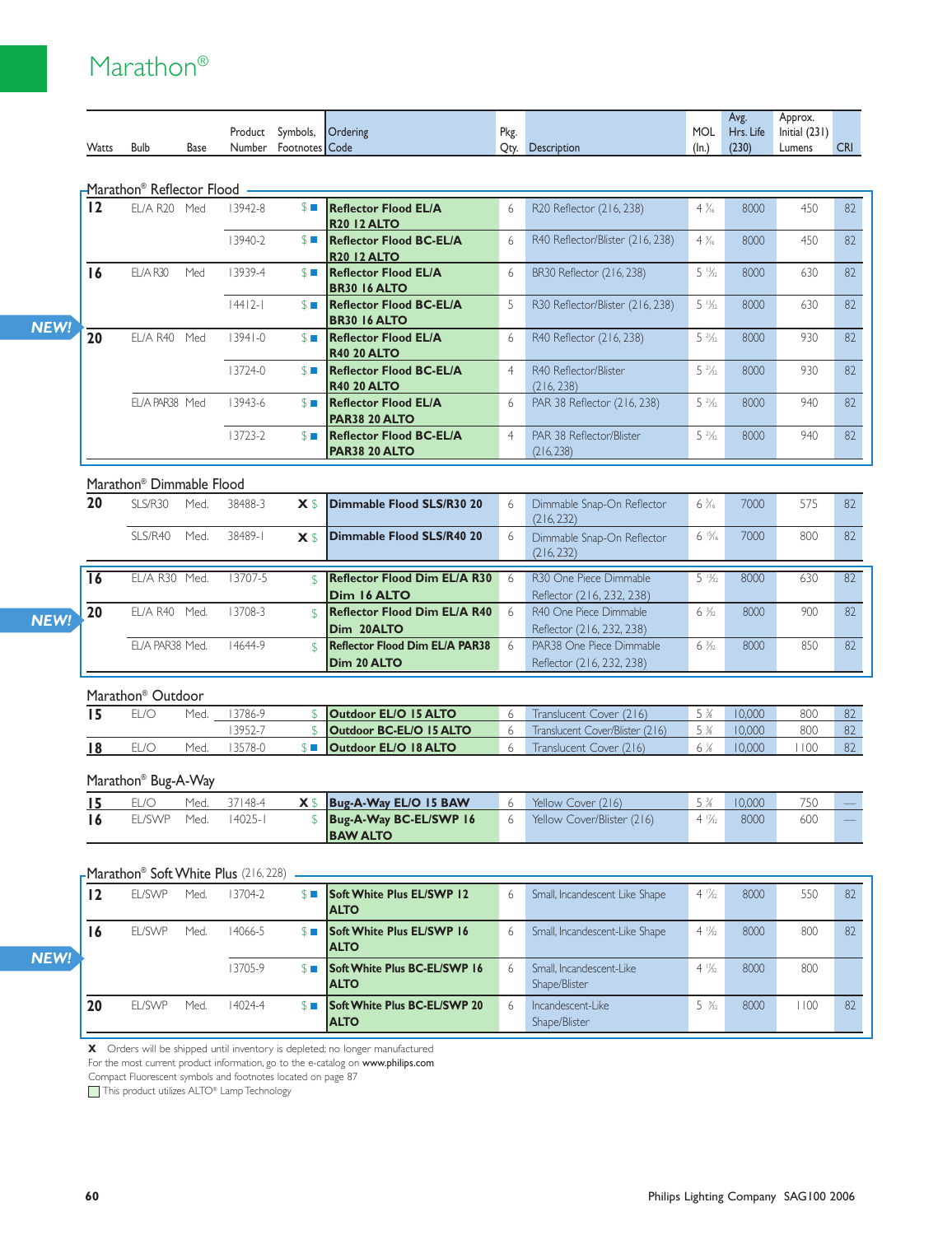### Marathon®

| Watts Bulb      |                                         | <b>Base</b>     |                                             | Product Symbols,<br>Number Footnotes                                 | Ordering<br>Code                                                                                                                                                 | Pkg.             | $Q$ ty. | Description                                | <b>MOL</b><br>$(\ln)$         | Avg.<br>Hrs. Life<br>(230) | Approx.<br>Initial (231)<br>Lumens | <b>CRI</b>      |
|-----------------|-----------------------------------------|-----------------|---------------------------------------------|----------------------------------------------------------------------|------------------------------------------------------------------------------------------------------------------------------------------------------------------|------------------|---------|--------------------------------------------|-------------------------------|----------------------------|------------------------------------|-----------------|
|                 | Marathon <sup>®</sup> Candle (216, 228) |                 |                                             |                                                                      |                                                                                                                                                                  |                  |         |                                            |                               |                            |                                    |                 |
| 5               | EL/A mCan Cand.                         |                 | $14791 - 8$                                 | $\mathsf{\$}$                                                        | Mini Candle EL/mCan 5                                                                                                                                            |                  | 6       | Decorative Candle Shape                    | $4\%$                         | 6000                       | 200                                | 82              |
|                 |                                         | EL/A Can Med    | 14790-0                                     | $\sqrt{2}$                                                           | Mini Candle EL/A Can 5                                                                                                                                           |                  | 6       | Decorative Candle Shape                    | 5 <sup>3</sup> / <sub>4</sub> | 6000                       | 200                                | 82              |
| 9               |                                         | EL/A mCan Cand. | 13954-3                                     | $\mathsf{\$}$                                                        | <b>Mini Candle</b><br><b>EL/mCan 9 ALTO</b>                                                                                                                      | 9                |         | Decorative Candle Shape                    | $4\frac{13}{16}$              | 8000                       | 315                                | 82              |
|                 |                                         |                 | 13953-5                                     | $\mathcal{L}$                                                        | <b>Mini Candle</b><br><b>BC-EL/mCan 9 ALTO</b>                                                                                                                   | 9                |         | Decorative Candle Shape/Blister            | $4\frac{13}{16}$              | 8000                       | 315                                | 82              |
| $\overline{12}$ | EL/A Can Med.                           |                 | 14045-9                                     | $\mathfrak{S}$                                                       | Candle EL/A Can 12 ALTO                                                                                                                                          | $ 2\rangle$      |         | Decorative Candle Shape                    | $5\%$                         | 8000                       | 525                                | 82              |
|                 |                                         |                 | $14415 - 4$                                 | $\mathsf{\$}$                                                        | Candle BC-EL/A Can 12 ALTO                                                                                                                                       | 2                |         | Decorative Candle Shape/Blister            | $5\%$                         | 8000                       | 525                                | 82              |
|                 |                                         |                 | Marathon® Table Lamp (216, 227, 236)        |                                                                      |                                                                                                                                                                  |                  |         |                                            |                               |                            |                                    |                 |
| 34              | EL/T                                    | Med.            | 37082-5                                     | $X$ \$                                                               | Table Lamp EL/T 34                                                                                                                                               | 6                |         | High Light Output                          | $6\frac{3}{16}$               | 7000                       | 2100                               | 82              |
|                 |                                         |                 |                                             |                                                                      |                                                                                                                                                                  |                  |         |                                            |                               |                            |                                    |                 |
|                 |                                         |                 | Marathon <sup>®</sup> 3-Way (216, 227, 236) |                                                                      |                                                                                                                                                                  |                  |         |                                            |                               |                            |                                    |                 |
|                 | 34-26-18 EL/TW                          | 3 Ct.<br>Med.   | 37219-3                                     | $X$ \$                                                               | 3-Way<br><b>BC-EL/TW 34-26-18</b>                                                                                                                                | 6                |         | 50/100/150W Equivalents/Blister            | 6%                            | 7000                       | 2050/<br>1600/700                  | 82              |
|                 | 34-26-18 EL/TW                          | 3 Ct.<br>Med.   | 14042-6                                     | $\mathcal{F}$                                                        | $3-Way$<br>EL/TWI 34-26-18                                                                                                                                       | 6                |         | Multiple Light Settings                    | $6\frac{3}{16}$               | 7000                       | 2050/<br>1600/700                  | 82              |
|                 |                                         |                 | $14416 - 2$                                 | $\mathcal{S}$                                                        | 3-Way<br><b>BC-EL/TW1 34-26-18</b>                                                                                                                               | 6                |         | Multiple Light Settings/Blister            | $6\frac{3}{16}$               | 7000                       | 2050/<br>1600/700                  | 82              |
|                 |                                         |                 | Marathon <sup>®</sup> Dimmable (216, 232)   |                                                                      |                                                                                                                                                                  |                  |         |                                            |                               |                            |                                    |                 |
| 16              | EL/ES                                   | Med.            | 14645-6                                     | $\mathcal{L}$                                                        | <b>Energy Saver Dimmable</b><br><b>EL/ES Dim 16 ALTO</b>                                                                                                         | 6                |         | <b>Dimmable</b>                            | $4\frac{3}{2}$                | 8000                       | 800                                | 82              |
| 20              | EL/ES                                   | Med.            | 14646-4                                     | $\mathcal{S}$                                                        | <b>Energy Saver Dimmable</b><br><b>EL/ES Dim 20 ALTO</b>                                                                                                         | 6                |         | Dimmable                                   | $5\frac{11}{6}$               | 8000                       | 1050                               | 82              |
|                 |                                         |                 |                                             |                                                                      |                                                                                                                                                                  |                  |         |                                            |                               |                            |                                    |                 |
|                 |                                         |                 |                                             | Marathon <sup>®</sup> Circline Adapter System (242)                  |                                                                                                                                                                  |                  |         |                                            |                               |                            |                                    |                 |
| 22              | FC7T5                                   | Med.            | 13936-0                                     | $\mathsf{\$}$                                                        | <b>Circline Adapter System</b><br><b>FC7T5/SYS 22</b>                                                                                                            | 4                |         | Wide Light Distribution                    | 7.4<br>OD                     | 10000                      | 1450                               | 86              |
| 28              | FC9T5                                   | Med.            | 13938-6                                     | $\mathcal{S}$                                                        | <b>Circline Adapter System</b><br><b>FC9T5/SYS 28</b>                                                                                                            |                  | 4       | Wide Light Distribution                    | 9.0<br>OD                     | 10000                      | 1950                               | 86              |
|                 |                                         |                 | This product utilizes ALTO® Lamp Technology | Compact Fluorescent symbols and footnotes located on page 87<br>ाती। | For the most current product information, go to the e-catalog on www.philips.com<br>An extensive portfolio to meet your home lighting needs!<br>$\overline{N}$ 1 |                  |         | $\left( \bigwedge$                         |                               | 4                          | Poog                               |                 |
|                 | Marathon <sup>®</sup> Bulb Type         |                 | Table/Floor<br>Lamp                         |                                                                      | Outdoor<br>Wall<br>Postlight<br>Sconce                                                                                                                           | Surface<br>Mount |         | Border<br>Reading<br><b>Lights</b><br>Lamp | Recessed<br>Fixture           | Open<br><b>Hanging</b>     |                                    | Vanity<br>Strip |
|                 | Decorative Twister                      |                 | $\bullet$                                   |                                                                      | $\bullet$                                                                                                                                                        |                  |         | $\bullet$                                  |                               | $\bullet$                  |                                    |                 |
| Universal       |                                         |                 | $\bullet$                                   |                                                                      | $\bullet$<br>$\bullet$                                                                                                                                           | $\bullet$        |         | $\bullet$<br>$\bullet$                     | $\bullet$                     | $\bullet$                  |                                    |                 |
|                 | Vanity & Décor Globe                    |                 |                                             |                                                                      |                                                                                                                                                                  |                  |         |                                            |                               | $\bullet$                  |                                    |                 |
|                 | Reflector Flood                         |                 |                                             |                                                                      |                                                                                                                                                                  |                  |         |                                            | $\bullet$                     | $\bullet$                  |                                    |                 |
|                 | Dimmable Reflector Flood                |                 |                                             |                                                                      |                                                                                                                                                                  |                  |         |                                            |                               | $\bullet$                  |                                    |                 |
| Outdoor         |                                         |                 |                                             |                                                                      | $\bullet$                                                                                                                                                        |                  |         | $\bullet$                                  |                               | $\bullet$                  |                                    |                 |
| Bug-A-Way       |                                         |                 |                                             |                                                                      | $\bullet$                                                                                                                                                        |                  |         |                                            |                               | $\bullet$                  |                                    |                 |
|                 | Soft White Plus                         |                 | $\bullet$                                   |                                                                      | $\bullet$<br>$\bullet$                                                                                                                                           |                  |         | $\bullet$<br>$\bullet$                     |                               | $\bullet$                  |                                    |                 |
| Candle          |                                         |                 |                                             |                                                                      | $\bullet$<br>$\bullet$                                                                                                                                           |                  |         | $\bullet$                                  |                               |                            |                                    |                 |
| Table Lamps     |                                         |                 | $\bullet$                                   |                                                                      | $\bullet$                                                                                                                                                        | $\bullet$        |         | $\bullet$                                  |                               | $\bullet$                  |                                    |                 |
| 3-Way           |                                         |                 | $\bullet$                                   |                                                                      |                                                                                                                                                                  |                  |         |                                            |                               |                            |                                    |                 |
| Dimmable        |                                         |                 | $\bullet$                                   |                                                                      | $\bullet$                                                                                                                                                        | $\bullet$        |         | $\bullet$                                  |                               | $\bullet$                  |                                    |                 |

 $\bullet$ 

Circline Adapter System

 $\bullet$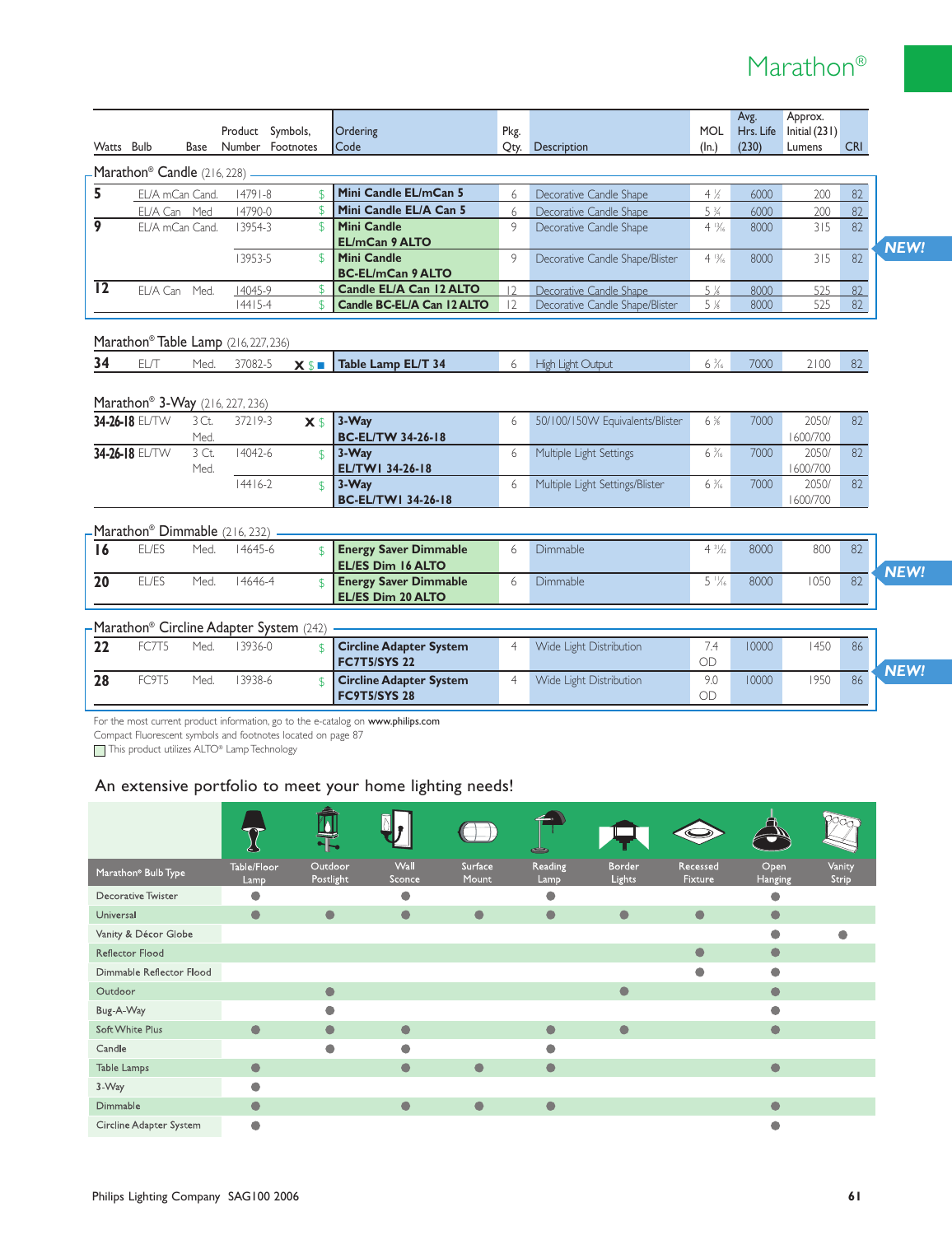### Compact Fluorescent Lamps

PL-H®, PL-S, PL-C Lamps

| Watts                   | Bulb        | Base    | Old<br>Product Symbols,                        |                    |                      | New<br>Product<br>Number Footnotes Number  | <b>New</b><br>Ordering<br>Code                             | Generic<br>Designation             | Pkg.                               | Qty. Description | (ln.)                                | Avg.<br>(230)     | Approx.<br>MOL Hrs. Life Initial (231) Lumens<br>Lumens | Design<br>(208)  | <b>CRI</b>                                                           |
|-------------------------|-------------|---------|------------------------------------------------|--------------------|----------------------|--------------------------------------------|------------------------------------------------------------|------------------------------------|------------------------------------|------------------|--------------------------------------|-------------------|---------------------------------------------------------|------------------|----------------------------------------------------------------------|
|                         |             |         | PL-S Short Fluorescent Lamps (204)             |                    |                      |                                            |                                                            |                                    |                                    |                  |                                      |                   |                                                         |                  |                                                                      |
| $\overline{\mathsf{s}}$ | $PL-S$      | G23     | $33233 - 8$ X                                  |                    | \$                   | $14671 - 2$                                | <b>PL-S 5W/827/2P/ALTO</b>                                 | CFT5W/G23/827                      | $ 0\rangle$                        | 2700K            | $4\frac{5}{22}$                      | 10,000            | 250                                                     | 210              | $\overline{82}$                                                      |
|                         |             |         | NEW!                                           |                    | $\mathbb{S}$         | 14868-4                                    | PL-S 5W/841/2P/ALTO                                        | CFT5W/G23/842                      | 10                                 | 4100K            | $4\frac{5}{32}$                      | 10,000            | 250                                                     | 210              | 82                                                                   |
| 7                       | PL-S        | G23     | 34256-8 X                                      |                    | \$                   | $14871 - 8$                                | PL-S 7W/827/2P/ALTO                                        | CFT7W/G23/827                      | 10                                 | 2700K            | $5 \frac{1}{2}$                      | 10,000            | 400                                                     | 360              | 82                                                                   |
|                         |             |         | 32780-9 X                                      |                    | \$                   | 14872-6                                    | PL-S7W/835/2P/ALTO                                         | CFT7W/G23/835                      | $\overline{10}$                    | 3500K            | $5 \frac{11}{2}$                     | 10,000            | 400                                                     | 360              | 82                                                                   |
|                         |             |         | 33869-9 X                                      |                    | $\mathsf{\$}$        | 14873-4                                    | PL-S 7W/841/2P/ALTO                                        | CFT7W/G23/841                      | 10                                 | 4100K            | $5 \frac{11}{2}$                     | 10,000            | 400                                                     | 360              | 82                                                                   |
|                         |             |         | 33384-9 X                                      |                    | $\mathbb{S}$         | 14874-2                                    | PL-S 7W/850/2P/ALTO                                        | CFT7W/G23/850                      | 10 <sup>°</sup>                    | 5000K            | $5\frac{11}{2}$                      | 10,000            | 380                                                     | 340              | 82                                                                   |
| 9                       | PL-S        | G23     | 34257-6 X                                      |                    | \$                   | 14867-6                                    | PL-S 9W/827/2P/ALTO                                        | CFT9W/G23/827                      | 10                                 | 2700K            | $6\frac{19}{22}$                     | 10,000            | 600                                                     | 540              | 82                                                                   |
|                         |             |         | 32786-6 X                                      |                    | $\mathbb{S}$         | 14869-2                                    | PL-S 9W/835/2P/ALTO                                        | CFT9W/G23/835                      | 10                                 | 3500K            | $6\frac{19}{22}$                     | 10,000            | 600                                                     | 540              | 82                                                                   |
|                         |             |         | 33870-7 X                                      |                    | $\mathbb{S}$         | 14870-0                                    | PL-S 9W/841/2P/ALTO                                        | CFT9W/G23/841                      | 10 <sup>°</sup>                    | 4100K            | $6\frac{19}{22}$                     | 10,000            | 600                                                     | 540              | 82                                                                   |
|                         |             |         | 33385-6 X                                      |                    | \$                   | 14680-3                                    | PL-S 9W/850/2P/ALTO                                        | CFT9W/G23/850                      | 10                                 | 5000K            | $6\frac{19}{22}$                     | 10,000            | 570                                                     | 510              | 82                                                                   |
| 13                      | $PL-S$      | GX23    | 26219-6 X                                      |                    | $\mathsf S$          | $14681 - 1$                                | <b>PL-S 13W/827/2P/ALTO</b>                                | CFT13W/GX23/827                    | 10                                 | 2700K            | $7\frac{1}{64}$                      | 10,000            | 825                                                     | 740              | 82                                                                   |
|                         |             |         | 26212-1 X                                      |                    | $\mathsf{\$}$        | 14682-9                                    | PL-S 13W/827/2P/ALTO/BULK                                  | CFT13W/GX23/827                    | 50                                 | 2700K            | $7\frac{1}{64}$                      | 10,000            | 825                                                     | 740              | 82                                                                   |
|                         |             |         | 26202-2 X<br>26214-7 X                         |                    | \$<br>$\mathbb{S}$   | 14683-7<br>14684-5                         | <b>PL-S 13W/830/2P/ALTO</b>                                | CFT13W/GX23/830<br>CFT13W/GX23/835 | $ 0\rangle$<br>10                  | 3000K            | $7\frac{1}{64}$                      | 10,000            | 825<br>825                                              | 740<br>740       | 82<br>82                                                             |
|                         |             |         | 26213-9 X                                      |                    | $\mathbb{S}$         | 14685-2                                    | <b>PL-S 13W/835/2P/ALTO</b><br><b>PL-S 13W/841/2P/ALTO</b> |                                    | $\overline{10}$                    | 3500K<br>4100K   | $7\frac{1}{64}$<br>$7\frac{1}{64}$   | 10,000<br>10,000  | 825                                                     | 740              |                                                                      |
|                         |             |         | 26229-5 X                                      |                    | \$                   | 14686-0                                    | PL-S 13W/841/2P/ALTO/BULK                                  | CFT13W/GX23/841<br>CFT13W/GX23/841 | 50                                 | 4100K            | $7\frac{1}{64}$                      | 10,000            | 825                                                     | 740              | 82<br>82                                                             |
|                         |             |         | $26216 - 2 \times$                             |                    | $\mathsf S$          | 14687-8                                    | <b>PL-S 13W/850/2P/ALTO</b>                                | CFT13W/GX23/850                    | $ 0\rangle$                        | 5000K            | $7\frac{1}{64}$                      | 10,000            | 800                                                     | 720              | 82                                                                   |
|                         |             |         | 14308-1 X                                      |                    | \$                   | 14688-6                                    | PL-S 13W/850/2P/ALTO/BULK                                  | CFT13W/GX23/850                    | 50                                 | 5000K            | $7\frac{1}{64}$                      | 10,000            | 800                                                     | 720              | 82                                                                   |
|                         |             |         |                                                |                    |                      |                                            |                                                            |                                    |                                    |                  |                                      |                   |                                                         |                  |                                                                      |
|                         |             |         |                                                |                    |                      |                                            |                                                            |                                    |                                    |                  |                                      |                   |                                                         |                  |                                                                      |
|                         |             |         |                                                | Product            |                      | Symbols,                                   | Ordering                                                   | Generic                            | Pkg.                               |                  | <b>MOL</b>                           | Avg.<br>Hrs. Life | Approx.<br>Initial $(231)$                              | Design<br>Lumens |                                                                      |
| Watts                   | <b>Bulb</b> | Base    |                                                | <b>Number</b>      |                      | Footnotes                                  | Code                                                       | Designation                        | Qty.                               | Description      | (ln.)                                | (230)             | Lumens                                                  | (208)            |                                                                      |
|                         |             |         | PL-H <sup>®</sup> High Fluorescent Lamps (204) |                    |                      |                                            |                                                            |                                    |                                    |                  |                                      |                   |                                                         |                  | <b>CRI</b>                                                           |
|                         | PL-H        | $2G8-I$ |                                                | 13368-6            | \$                   |                                            | PL-H 60W/830/4P/ALTO                                       | <b>TBD</b>                         | $ 0\rangle$                        | 3000K            | $7\frac{11}{64}$                     | 20,000            | 4000                                                    | 3440             |                                                                      |
| 60                      |             |         |                                                | 13369-4            | $\mathfrak{F}$       |                                            | <b>PL-H 60W/841/4P/ALTO</b>                                | <b>TBD</b>                         | $ 0\rangle$                        | 4100K            | $7\frac{11}{64}$                     | 20,000            | 4000                                                    | 3440             |                                                                      |
|                         | PL-H        | $2G8-I$ |                                                | 13370-2            | $\mathfrak{F}$       |                                            | <b>PL-H 85W/830/4P/ALTO</b>                                | <b>TBD</b>                         | $ 0\rangle$                        | 3000K            | $8 \frac{25}{32}$                    | 20,000            | 6000                                                    | 5160             |                                                                      |
| $\overline{85}$         |             |         |                                                | 13371-0            | \$                   |                                            | <b>PL-H 85W/841/4P/ALTO</b>                                | <b>TBD</b>                         | $ 0\rangle$                        | 4100K            | $8^{25}/22$                          | 20,000            | 6000                                                    | 5160             |                                                                      |
| $\overline{120}$        | PL-H        | 2G8-1   |                                                | 13372-8            | $\mathfrak{D}$       |                                            | <b>PL-H 120W/830/4P/ALTO TBD</b>                           |                                    | $ 0\rangle$                        | 3000K            | $11\frac{13}{6}$                     | 20,000            | 9000                                                    | 7740             |                                                                      |
|                         |             |         |                                                | 13373-6            | \$                   |                                            | <b>PL-H 120W/841/4P/ALTO TBD</b>                           |                                    | $ 0\rangle$                        | 4100K            | $11\%$                               | 20,000            | 9000                                                    | 7740             |                                                                      |
|                         |             |         |                                                |                    |                      |                                            |                                                            |                                    |                                    |                  |                                      |                   |                                                         |                  |                                                                      |
|                         |             |         |                                                |                    |                      | PL-C Cluster 2-Pin Fluorescent Lamps (204) |                                                            |                                    |                                    |                  |                                      |                   |                                                         |                  |                                                                      |
|                         | $PL-C$      |         | $GX23-2$                                       | 38310-9            | $\mathfrak{L}$       |                                            | PL-C 13W/827/USA/ALTO                                      | CFQ13W/GX23/827                    | $ 0\rangle$                        | 2700K            | 4%                                   | 10,000            | 860                                                     | 735              |                                                                      |
| 13                      |             |         |                                                | 38311-7            | $\mathfrak{L}$       |                                            | PL-C 13W/830/USA/ALTO                                      | CFQ13W/GX23/830                    | $ 0\rangle$                        | 3000K            | 4%                                   | 10,000            | 860                                                     | 735              |                                                                      |
|                         |             |         |                                                | 38312-5            | \$                   |                                            | PL-C 13W/835/USA/ALTO                                      | CFO13W/GX23/835                    | $ 0\rangle$                        | 3500K            | 4%                                   | 10,000            | 860                                                     | 735              |                                                                      |
|                         |             |         |                                                | 38313-3            | \$                   |                                            | PL-C 13W/841/USA/ALTO                                      | CFQ13W/GX23/841                    | $ 0\rangle$                        | 4100K            | 4%                                   | 10,000            | 860                                                     | 735              |                                                                      |
|                         |             |         | $G24d-1$                                       | 38314-1            | \$                   |                                            | PL-C 13W/827/ALTO                                          | CFQ13W/G24d/827                    | $ 0\rangle$                        | 2700K            | 5 %                                  | 10,000            | 900                                                     | 770              |                                                                      |
|                         |             |         |                                                | 38315-8            | \$                   |                                            | PL-C 13W/830/ALTO                                          | CFO13W/G24d/830                    | $ 0\rangle$<br>$ 0\rangle$         | 3000K            | $5\%$                                | 10,000            | 900                                                     | 770              | 82<br>82<br>82<br>82<br>82<br>82<br>82<br>82<br>82<br>82<br>82<br>82 |
| 18                      | PL-C        |         | G24d-2                                         | 38316-6            | \$                   |                                            | <b>PL-C 18W/827/ALTO</b>                                   | CFQ18W/G24d/827                    |                                    | 2700K            | 6                                    | 10,000            | 1250                                                    | 1070             |                                                                      |
|                         |             |         |                                                | 38317-4            | $\frac{1}{2}$        |                                            | <b>PL-C 18W/830/ALTO</b>                                   | CFQ18W/G24d/830                    | $ 0\rangle$                        | 3000K 6          |                                      | 10,000            | 1250                                                    | 1070             |                                                                      |
|                         |             |         |                                                | 38318-2 \$         | \$                   |                                            | <b>PL-C 18W/835/ALTO</b>                                   | CFQ18W/G24d/835                    | $\overline{10}$<br>10              | 3500K            | 6                                    | 10,000            | 1250<br>1250                                            | 1070             |                                                                      |
|                         |             |         |                                                | 38319-0            | $\mathfrak{D}$       |                                            | PL-C 18W/841/ALTO                                          | CFQ18W/G24d/841                    |                                    | 4100K            | 6                                    | 10,000            |                                                         | 1070             |                                                                      |
| 26                      | $PL-C$      |         | G24d-3                                         | 38321-6            |                      |                                            | <b>PL-C 26W/827/ALTO</b>                                   | CFQ26W/G24d/827                    | $ 0\rangle$                        | 2700K            | $6\frac{13}{16}$                     | 10,000            | 1800                                                    | 1545             |                                                                      |
|                         |             |         |                                                | 38322-4<br>38323-2 | $\mathfrak{F}$<br>\$ |                                            | <b>PL-C 26W/830/ALTO</b><br><b>PL-C 26W/835/ALTO</b>       | CFQ26W/G24d/830<br>CFQ26W/G24d/835 | $\overline{10}$<br>$\overline{10}$ | 3000K<br>3500K   | $6\frac{13}{16}$<br>$6\frac{13}{16}$ | 10,000<br>10,000  | 1800<br>1800                                            | 1545<br>1545     | 82<br>82<br>- 82<br>82<br>82<br>82<br>82                             |

|    |          |                      | <b>FL-C Cluster Z-Fin Fluorescent Lamps, Tomm Tube Diameter</b> (204, 222) |                  |       |         |                  |      |     |  |
|----|----------|----------------------|----------------------------------------------------------------------------|------------------|-------|---------|------------------|------|-----|--|
| 20 | $PI - C$ | $GX32d-2$ 20478-4 \$ | <b>PL-C 15mm/22W/827</b>                                                   | CFO20W/GX32d/827 | $-40$ | 2700K 6 | 10,000           | 1200 | 995 |  |
|    |          | GX32d-3 20479-2 \$   | <b>PL-C 15mm/28W/827</b>                                                   | CFO27W/GX32d/827 | $-40$ |         | 2700K 6 % 10.000 | 1600 |     |  |
|    |          |                      |                                                                            |                  |       |         |                  |      |     |  |

**X** Orders will be shipped until inventory is depleted; no longer manufactured; new product features ALTO® Lamp Technology.

For the most current product information, go to the e-catalog on www.philips.com

Compact Fluorescent symbols and footnotes located on page 87

This product utilizes ALTO® Lamp Technology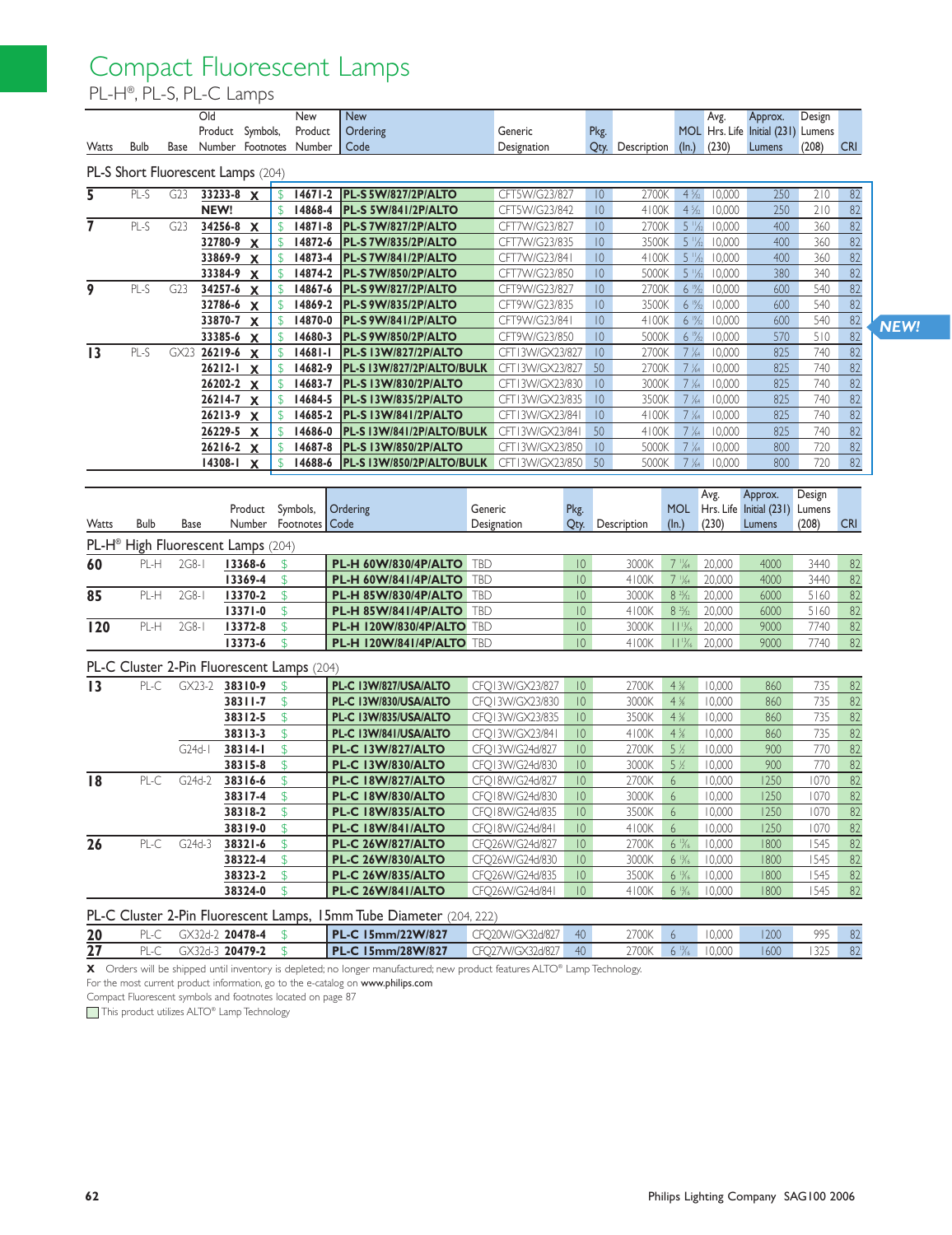## Compact Fluorescent Lamps

PL-C, PL-L, PL-T Lamps

|                 |             |                             |                              |                                           |                                                                          |                                              |                            |                |                                    | Avg.             | Approx.                                      | Design       |                       |
|-----------------|-------------|-----------------------------|------------------------------|-------------------------------------------|--------------------------------------------------------------------------|----------------------------------------------|----------------------------|----------------|------------------------------------|------------------|----------------------------------------------|--------------|-----------------------|
| Watts           | <b>Bulb</b> | Base                        | Product<br>Number            | Symbols,<br>Footnotes                     | Ordering<br>Code                                                         | Generic<br>Designation                       | Pkg.<br>Qty.               | Description    | $(\ln.)$                           | (230)            | MOL Hrs. Life Initial (231) Lumens<br>Lumens | (208)        | <b>CRI</b>            |
|                 |             |                             |                              |                                           | PL-C Cluster 4-Pin Fluorescent Lamps, Electronic Operation (204)         |                                              |                            |                |                                    |                  |                                              |              |                       |
|                 |             |                             |                              |                                           |                                                                          |                                              |                            |                |                                    |                  |                                              |              |                       |
| 13              | PL-C        | $G24q-1$                    | 38325-7 \$<br>38326-5 \$     |                                           | <b>PL-C 13W/827/4P/ALTO</b><br>PL-C 13W/830/4P/ALTO                      | CFQ13W/G24q/827<br>CFQ13W/G24q/830           | $ 0\rangle$<br>$ 0\rangle$ | 2700K<br>3000K | $5\frac{3}{16}$<br>$5\frac{3}{16}$ | 12,000<br>12,000 | 900<br>900                                   | 775<br>775   | 82                    |
|                 |             |                             | 38327-3 \$                   |                                           | <b>PL-C 13W/835/4P/ALTO</b>                                              | CFQ13W/G24q/835                              | $ 0\rangle$                | 3500K          | $5\frac{3}{16}$                    | 12,000           | 900                                          | 775          | 82<br>82              |
|                 |             |                             | 38328-1 \$                   |                                           | <b>PL-C 13W/841/4P/ALTO</b>                                              | CFQ13W/G24q/841                              | $ 0\rangle$                | 4100K          | $5\frac{3}{16}$                    | 12,000           | 900                                          | 775          | 82                    |
| 18              | PL-C        | $G24q-2$                    | 38329-9 \$                   |                                           | <b>PL-C 18W/827/4P/ALTO</b>                                              | CFQ18W/G24q/827                              | $ 0\rangle$                | 2700K          | $5\frac{1}{6}$                     | 12,000           | 1250                                         | 1075         | 82                    |
|                 |             |                             | 38330-7 \$                   |                                           | PL-C 18W/830/4P/ALTO                                                     | CFO18W/G24g/830                              | $ 0\rangle$                | 3000K          | $5\frac{11}{6}$                    | 12,000           | 1250                                         | 1075         | 82                    |
|                 |             |                             | 38332-3 \$                   |                                           | <b>PL-C 18W/835/4P/ALTO</b>                                              | CFQ18W/G24q/835                              | $ 0\rangle$                | 3500K          | $5\frac{11}{6}$                    | 12,000           | 1250                                         | 1075         | 82                    |
|                 |             |                             | 38333-I \$                   |                                           | <b>PL-C 18W/841/4P/ALTO</b>                                              | CFQ18W/G24q/841                              | 10                         | 4100K          | $5\frac{1}{6}$                     | 12,000           | 1250                                         | 1075         | 82                    |
| 26              | $PL-C$      | $G24q-3$                    | 38334-9 \$                   |                                           | <b>PL-C 26W/827/4P/ALTO</b>                                              | CFQ26W/G24g/827                              | $ 0\rangle$                | 2700K          | 6 %                                | 12,000           | 1800                                         | 1550         | 82                    |
|                 |             |                             | 38335-6 \$                   |                                           | <b>PL-C 26W/830/4P/ALTO</b>                                              | CFQ26W/G24q/830                              | $ 0\rangle$                | 3000K          | 6 %                                | 12,000           | 1800                                         | 1550         | 82                    |
|                 |             |                             | 38336-4 \$                   |                                           | PL-C 26W/835/4P/ALTO                                                     | CFQ26W/G24q/835                              | $ 0\rangle$                | 3500K          | 6 %                                | 12,000           | 1800                                         | 1550         | 82                    |
|                 |             |                             | 38337-2 \$                   |                                           | <b>PL-C 26W/841/4P/ALTO</b>                                              | CFQ26W/G24q/841                              | $ 0\rangle$                | 4100K          | 6 %                                | 12,000           | 1800                                         | 1550         | 82                    |
|                 |             | PL-L Long Fluorescent Lamps |                              | (204)                                     |                                                                          |                                              |                            |                |                                    |                  |                                              |              |                       |
| 18              | PL-L        | 2G11                        | 34500-9 \$                   |                                           | PL-L 18W/830/4P                                                          | FT18W/2G11/830                               | 25                         | 3000K          | $8\frac{15}{16}$                   | 15,000           | 1250                                         | 1125         | 82                    |
|                 |             |                             | 35932-3 \$                   |                                           | PL-L 18W/835/4P                                                          | FT18W/2G11/835                               | 25                         | 3500K          | $8\frac{15}{16}$                   | 15,000           | 1250                                         | 1125         | 82                    |
|                 |             |                             | 34501-7 \$                   |                                           | PL-L 18W/841/4P                                                          | FT18W/2G11/841                               | 25                         | 4100K          | $8\frac{15}{6}$                    | 15,000           | 1250                                         | 1125         | 82                    |
| 24              | PL-L        | 2G11                        | 34505-8 \$                   |                                           | PL-L 24W/830/4P                                                          | FT24W/2G11/830                               | 25                         | 3000K          | $12\frac{1}{6}$                    | 15,000           | 1800                                         | 1620         | 82                    |
|                 |             |                             | 35933-1 \$                   |                                           | PL-L 24W/835/4P                                                          | FT24W/2G11/835                               | 25                         | 3500K          | $12\frac{11}{6}$                   | 15,000           | 1800                                         | 1620         | 82                    |
|                 | PL-L        | 2G11                        | 34508-2 \$                   |                                           | PL-L 24W/841/4P                                                          | FT24W/2G11/841                               | 25<br>25                   | 4100K<br>3000K | $12\frac{1}{6}$<br>$16\frac{7}{6}$ | 15,000<br>15,000 | 1800<br>2900                                 | 1620<br>2610 | 82<br>$\overline{82}$ |
| 36              |             |                             | 34511-6 \$<br>34942-3 \$     |                                           | PL-L 36W/830/4P<br>PL-L 36W/835/4P                                       | FT36W/2G11/830<br>FT36W/2G11/835             | 25                         | 3500K          | $16\frac{7}{6}$                    | 15,000           | 2900                                         | 2610         | 82                    |
|                 |             |                             | 34513-2 \$                   |                                           | PL-L 36W/841/4P                                                          | FT36W/2G11/841                               | 25                         | 4100K          | $16\frac{7}{6}$                    | 15,000           | 2900                                         | 2610         | 82                    |
| 40              | PL-L        | 2G11                        | 30042-6 \$                   |                                           | PL-L 40W/830/4P/RS/IS                                                    | FT40W/2G11/RS/830                            | 25                         | 3000K          | 22 %                               | 20,000           | 3300                                         | 2970         | $\overline{82}$       |
|                 |             |                             | 30043-4 \$                   |                                           | PL-L 40W/835/4P/RS/IS                                                    | FT40W/2G11/RS/835                            | 25                         | 3500K          | 22%                                | 20,000           | 3300                                         | 2970         | 82                    |
|                 |             |                             | 30044-2 \$                   |                                           | <b>PL-L 40W/841/4P/RS/IS</b>                                             | FT40W/2G11/RS/841                            | 25                         | 4100K          | 22%                                | 20,000           | 3300                                         | 2970         | 82                    |
| 50              | PL-L        | 2G11                        | 34747-6 \$                   |                                           | PL-L 50W/830/4P/RS                                                       | FT50W/2G11/RS/830                            | 25                         | 3000K          | 22 %                               | 20,000           | 4300                                         | 3870         | $\overline{82}$       |
|                 |             |                             | 34753-4 \$                   |                                           | PL-L 50W/835/4P/RS                                                       | FT50W/2G11/RS/835                            | 25                         | 3500K          | 22 %                               | 20,000           | 4300                                         | 3870         | 82                    |
|                 |             |                             | 34770-8 \$                   |                                           | <b>PL-L 50W/841/4P/RS</b>                                                | FT50W/2G11/RS/841                            | 25                         | 4100K          | 22%                                | 20,000           | 4300                                         | 3870         | 82                    |
| <u>55</u>       | PL-L        | 2G <sub>1</sub>             | 13844-6                      | $\mathfrak{F}$                            | PL-L 55W/950/4P/RS                                                       | FT55W/2G11/RS/950                            | 25                         | 5000K          | 21%                                | 20,000           | 3650                                         | 3358         | $\overline{91}$       |
| 80              | $PL-L$      | 2G11                        | 38697-9 \$                   |                                           | PL-L 80W/830/4P                                                          | FT80W/2G11/830                               | 25                         | 3000K          | 22%                                | 20,000           | 6000                                         | 5400         | $\overline{82}$       |
|                 |             |                             | 38698-7 \$                   |                                           | PL-L 80W/835/4P                                                          | FT80W/2G11/835                               | 25                         | 3500K          | 22%                                | 20,000           | 6000                                         | 5400         | 82                    |
|                 |             |                             | 38699-5 \$                   |                                           | PL-L 80W/841/4P                                                          | FT80W/2G11/841                               | 25                         | 4100K          | 22%                                | 20,000           | 6000                                         | 5400         | 82                    |
|                 |             |                             |                              | PL-T Triple 4-Pin Fluorescent Lamps (204) |                                                                          |                                              |                            |                |                                    |                  |                                              |              |                       |
| $\overline{18}$ | PL-T        |                             | GX24q-2 38437-0 \$           |                                           | PL-T 18W/827/4P/ALTO                                                     | CFTR18W/GX24q/827                            | 2                          | 2700K<br>3000K | 4%<br>4%                           | 12,000<br>12,000 | 1200<br>1200                                 | 1020         | 82                    |
|                 |             |                             | $26802 - 9$ \$<br>26820-1 \$ |                                           | PL-T 18W/830/4P/ALTO<br><b>PL-T 18W/835/4P/ALTO</b>                      | CFTR18W/GX24q/830<br>CFTR18W/GX24q/835       | 12<br> 2                   | 3500K          | 4%                                 | 12,000           | 1200                                         | 1020<br>1020 | 82<br>82              |
|                 |             |                             | $26822 - 7$ \$               |                                           | PL-T 18W/841/4P/ALTO                                                     | CFTR18W/GX24q/841                            | 2                          | 4100K          | 4%                                 | 12,000           | 1200                                         | 1020         | 82                    |
| $\overline{26}$ | PL-T        |                             | GX24g-3 38440-4 \$           |                                           | PL-T 26W/827/4P/ALTO                                                     | CFTR26W/GX24g/827                            | 2                          | 2700K          | 5                                  | 12,000           | 1800                                         | 1530         | 82                    |
|                 |             |                             | $26823 - 5$ \$               |                                           | PL-T 26W/830/4P/ALTO                                                     | CFTR26W/GX24q/830 12                         |                            | 3000K 5        |                                    | 12,000           | 1800                                         |              | 1530 82               |
|                 |             |                             | $26824 - 3$ \$               |                                           | <b>PL-T 26W/835/4P/ALTO</b>                                              | CFTR26W/GX24q/835 12                         |                            | 3500K          | 5                                  | 12,000           | 1800                                         | 1530         | 82                    |
|                 |             |                             | $26825 - 0$ \$               |                                           | PL-T 26W/841/4P/ALTO                                                     | CFTR26W/GX24q/841   12                       |                            | 4100K          | 5                                  | 12,000           | 1800                                         | 1530         | 82                    |
| 32              | PL-T        |                             | $GX24q-3$ 38443-8 \$         |                                           | <b>PL-T 32W/827/4P/ALTO</b>                                              | CFTR32W/GX24q/827   12                       |                            | 2700K          | 5%                                 | 12,000           | 2400                                         | 2040         | 82                    |
|                 |             |                             | $26832 - 6$ \$               |                                           | <b>PL-T 32W/830/4P/ALTO</b>                                              | CFTR32W/GX24q/830 12                         |                            | 3000K          | 5%                                 | 12,000           | 2400                                         | 2040         | 82                    |
|                 |             |                             | $26833 - 4$ \$               |                                           | <b>PL-T 32W/835/4P/ALTO</b>                                              | CFTR32W/GX24q/835 12                         |                            | 3500K          | 5%                                 | 12,000           | 2400                                         | 2040         | 82                    |
|                 |             |                             | $26872 - 2$ \$               |                                           | <b>PL-T 32W/841/4P/ALTO</b>                                              | CFTR32W/GX24q/841 12                         |                            | 4100K          | 5%                                 | 12,000           | 2400                                         | 2040         | 82                    |
| 42              | PL-T        |                             | $GX24q-4$ 38450-3 \$         |                                           | <b>PL-T 42W/827/4P/ALTO</b>                                              | CFTR42W/GX24q/827 12                         |                            | 2700K          | 6%                                 | 12,000           | 3200                                         | 2720         | 82                    |
|                 |             |                             | $26873 - 0$ \$               |                                           | <b>PL-T 42W/830/4P/ALTO</b>                                              | CFTR42W/GX24q/830 12                         |                            | 3000K          | 6%                                 | 12,000           | 3200                                         | 2720         | 82                    |
|                 |             |                             | $26875 - 5$ \$               |                                           | <b>PL-T 42W/835/4P/ALTO</b>                                              | CFTR42W/GX24q/835 12                         |                            | 3500K          | 6%                                 | 12,000           | 3200                                         | 2720         | 82                    |
|                 |             |                             | 26876-3 $$$                  |                                           | <b>PL-T 42W/841/4P/ALTO</b>                                              | CFTR42W/GX24q/841 12                         |                            | 4100K          | 6%                                 | 12,000           | 3200                                         | 2720         | 82                    |
|                 |             |                             |                              | 13487-4 $X$ \$ (242)                      | PL-T 42W/830/4P/HTA ALTO<br>13488-2 $X \$ (242) PL-T 42W/835/4P/HTA ALTO | CFTR42W/GX24q/830 12<br>CFTR42W/GX24q/835 12 |                            | 3000K<br>3500K | 6%<br>6%                           | 12,000<br>12,000 | 3200<br>3200                                 | 2720<br>2720 | 82<br>82              |
|                 |             |                             |                              |                                           | 13659-8 X \$ (242) PL-T 42W/841/4P/HTA ALTO                              | CFTR42W/GX24q/841 12                         |                            | 4100K          | 6%                                 | 12,000           | 3200                                         | 2720         | 82                    |
| $\overline{57}$ | $PL-T$      |                             | $GX24q-5$ 14631-6 \$         |                                           | PL-T 57W/830/4P/A                                                        | CFTR57W/GX24q/830 10                         |                            | 3000K          | 7 <sup>5</sup> / <sub>64</sub>     | 12,000           | 4300                                         | 3741         | 82                    |
|                 |             |                             | $14632 - 4$ \$               |                                           | PL-T 57W/835/4P/A                                                        | CFTR57W/GX24q/835 10                         |                            | 3500K          | $7\frac{51}{64}$                   | 12,000           | 4300                                         | 3741         | 82                    |
|                 |             |                             | $14633 - 2$ \$               |                                           | PL-T 57W/841/4P/A                                                        | CFTR57W/GX24q/841 10                         |                            | 4100K          | $7\frac{5}{64}$                    | 12,000           | 4300                                         | 3741         | 82                    |
|                 |             |                             |                              |                                           |                                                                          |                                              |                            |                |                                    |                  |                                              |              |                       |

**X** Orders will be shipped until inventory is depleted; no longer manufactured For the most current product information, go to the e-catalog on www.philips.com

Compact Fluorescent symbols and footnotes located on page 87

This product utilizes ALTO® Lamp Technology

*NEW!*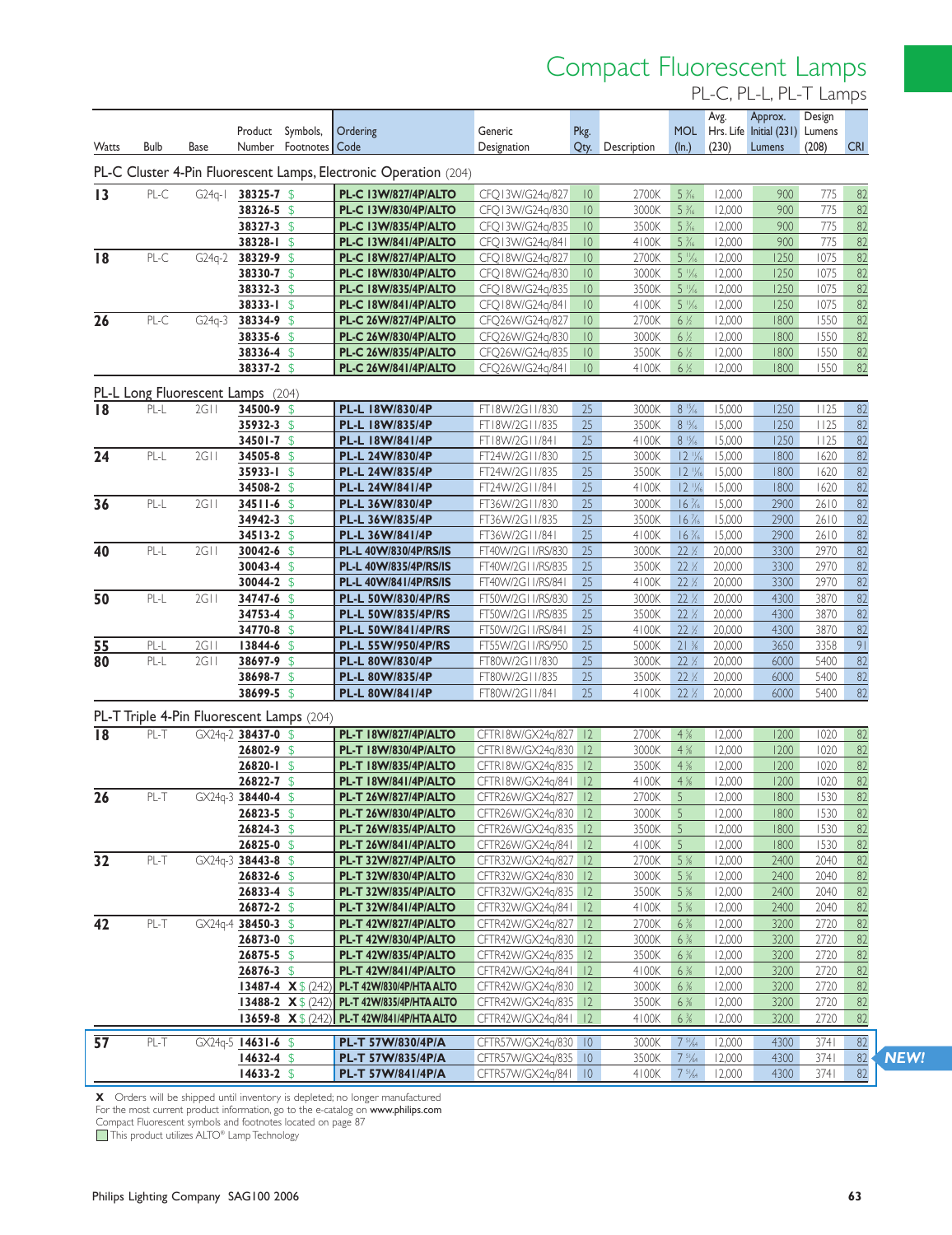### Compact Fluorescent Lamps

Base Types and Bulb Shapes





PL Bulb Shapes (Not Actual Sizes)